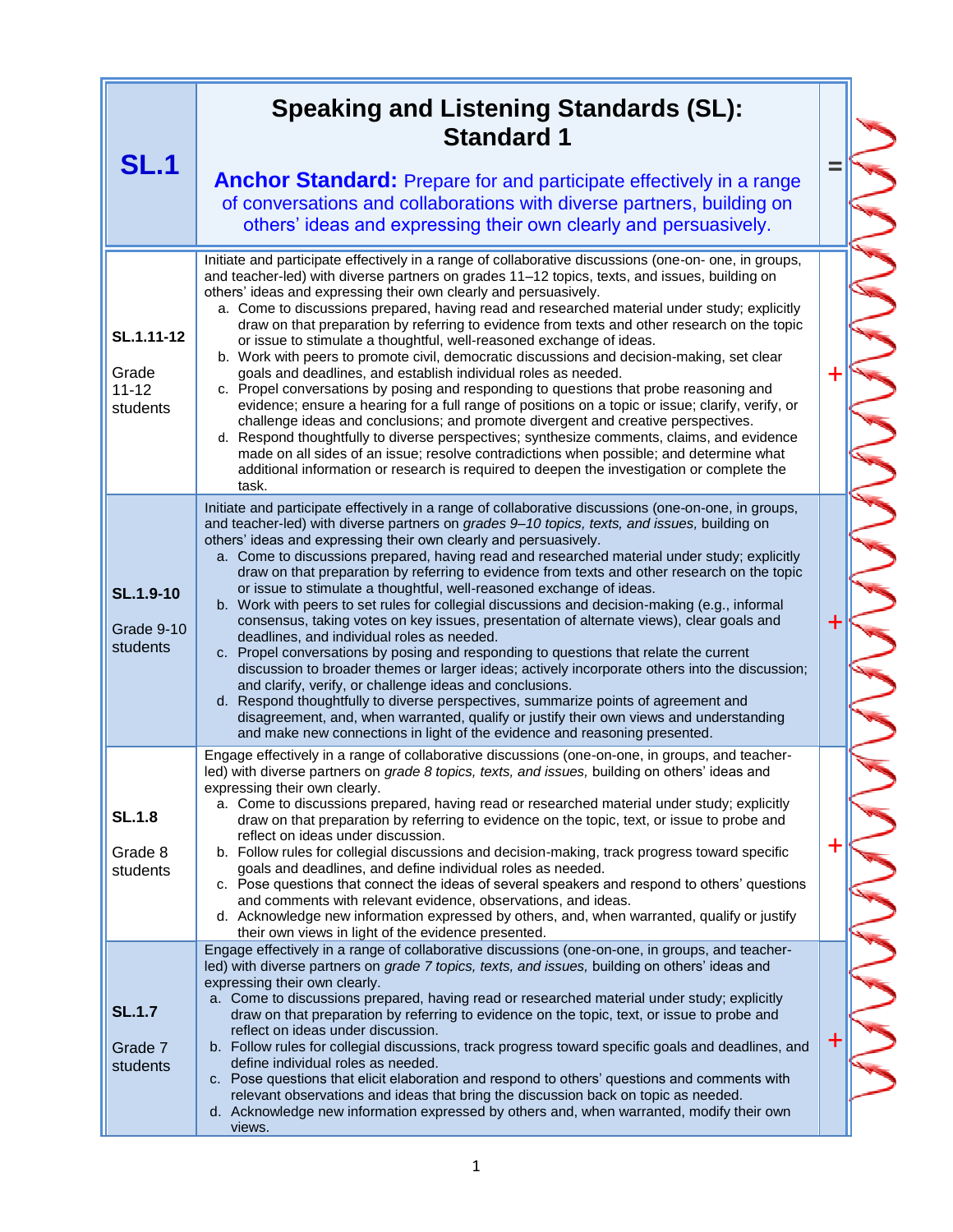| <b>SL.1</b>                               | <b>Speaking and Listening Standards (SL): Standard 1</b>                                                                                                                                                                                                                                                                                                                                                                                                                                                                                                                                                                                                                                                                                                                                                                                                                                     |             |
|-------------------------------------------|----------------------------------------------------------------------------------------------------------------------------------------------------------------------------------------------------------------------------------------------------------------------------------------------------------------------------------------------------------------------------------------------------------------------------------------------------------------------------------------------------------------------------------------------------------------------------------------------------------------------------------------------------------------------------------------------------------------------------------------------------------------------------------------------------------------------------------------------------------------------------------------------|-------------|
| <b>SL.1.6</b><br>Grade 6<br>students      | Engage effectively in a range of collaborative discussions (one-on-one, in groups, and teacher-<br>led) with diverse partners on grade 6 topics, texts, and issues, building on others' ideas and<br>expressing their own clearly.<br>a. Come to discussions prepared, having read or studied required material; explicitly draw on<br>that preparation by referring to evidence on the topic, text, or issue to probe and reflect on<br>ideas under discussion.<br>b. Follow rules for collegial discussions, set specific goals and deadlines, and define individual<br>roles as needed.<br>c. Pose and respond to specific questions with elaboration and detail by making comments<br>that contribute to the topic, text, or issue under discussion.<br>d. Review the key ideas expressed and demonstrate understanding of multiple perspectives<br>through reflection and paraphrasing. | $\pm$       |
| <b>SL.1.5</b><br>Grade 5<br>students      | Engage effectively in a range of collaborative discussions (one-on-one, in groups, and teacher-<br>led) with diverse partners on grade 5 topics and texts, building on others' ideas and expressing<br>their own clearly.<br>a. Come to discussions prepared, having read or studied required material; explicitly draw on that<br>preparation and other information known about the topic to explore ideas under discussion.<br>b. Follow agreed-upon rules for discussions and carry out assigned roles.<br>c. Pose and respond to specific questions by making comments that contribute to the discussion<br>and elaborate on the remarks of others.<br>d. Review the key ideas expressed and draw conclusions in light of information and knowledge<br>gained from the discussions.                                                                                                      | $\mathbf +$ |
| <b>SL.1.4</b><br>Grade 4<br>students      | Engage effectively in a range of collaborative discussions (one-on-one, in groups, and teacher-<br>led) with diverse partners on grade 4 topics and texts, building on others' ideas and expressing<br>their own clearly.<br>a. Come to discussions prepared, having read or studied required material; explicitly draw on that<br>preparation and other information known about the topic to explore ideas under discussion.<br>b. Follow agreed-upon rules for discussions and carry out assigned roles.<br>c. Pose and respond to specific questions to clarify or follow up on information, and make<br>comments that contribute to the discussion and link to the remarks of others.<br>d. Review the key ideas expressed and explain their own ideas and understanding in light of the<br>discussion.                                                                                  | $\mathbf +$ |
| <b>SL.1.3</b><br>Grade 3<br>students      | Engage effectively in a range of collaborative discussions (one-on-one, in groups, and teacher-<br>led) with diverse partners on grade 3 topics and texts, building on others' ideas and expressing<br>their own clearly.<br>a. Come to discussions prepared, having read or studied required material; explicitly draw on that<br>preparation and other information known about the topic to explore ideas under discussion.<br>b. Follow agreed-upon rules for discussions (e.g., gaining the floor in respectful ways, listening to<br>others with care, speaking one at a time about the topics and texts under discussion).<br>c. Ask questions to check understanding of information presented, stay on topic, and link their<br>comments to the remarks of others.<br>d. Explain their own ideas and understanding in light of the discussion.                                        | $+$         |
| <b>SL.1.2</b><br>Grade 2<br>students      | Participate in collaborative conversations with diverse partners about grade 2 topics and texts<br>with peers and adults in small and larger groups.<br>a. Follow agreed-upon rules for discussions (e.g., gaining the floor in respectful ways, listening<br>to others with care, speaking one at a time about the topics and texts under discussion).<br>b. Build on others' talk in conversations by linking their comments to the remarks of others.<br>c. Ask for clarification and further explanation as needed about the topics and texts under<br>discussion.                                                                                                                                                                                                                                                                                                                       | $\mathbf +$ |
| <b>SL.1.1</b><br>Grade 1<br>students      | Participate in collaborative conversations with diverse partners about grade 1 topics and texts<br>with peers and adults in small and larger groups.<br>a. Follow agreed-upon rules for discussions (e.g., listening to others with care, speaking one at<br>a time about the topics and texts under discussion).<br>b. Build on others' talk in conversations by responding to the comments of others through<br>multiple exchanges.<br>c. Ask questions to clear up any confusion about the topics and texts under discussion.                                                                                                                                                                                                                                                                                                                                                             | ╉           |
| <b>SL.1.K</b><br>Kindergarten<br>students | Participate in collaborative conversations with diverse partners about kindergarten topics and<br>texts with peers and adults in small and larger groups.<br>a. Follow agreed-upon rules for discussions (e.g., listening to others and taking turns speaking<br>about the topics and texts under discussion).<br>b. Continue a conversation through multiple exchanges.                                                                                                                                                                                                                                                                                                                                                                                                                                                                                                                     | $\mathbf +$ |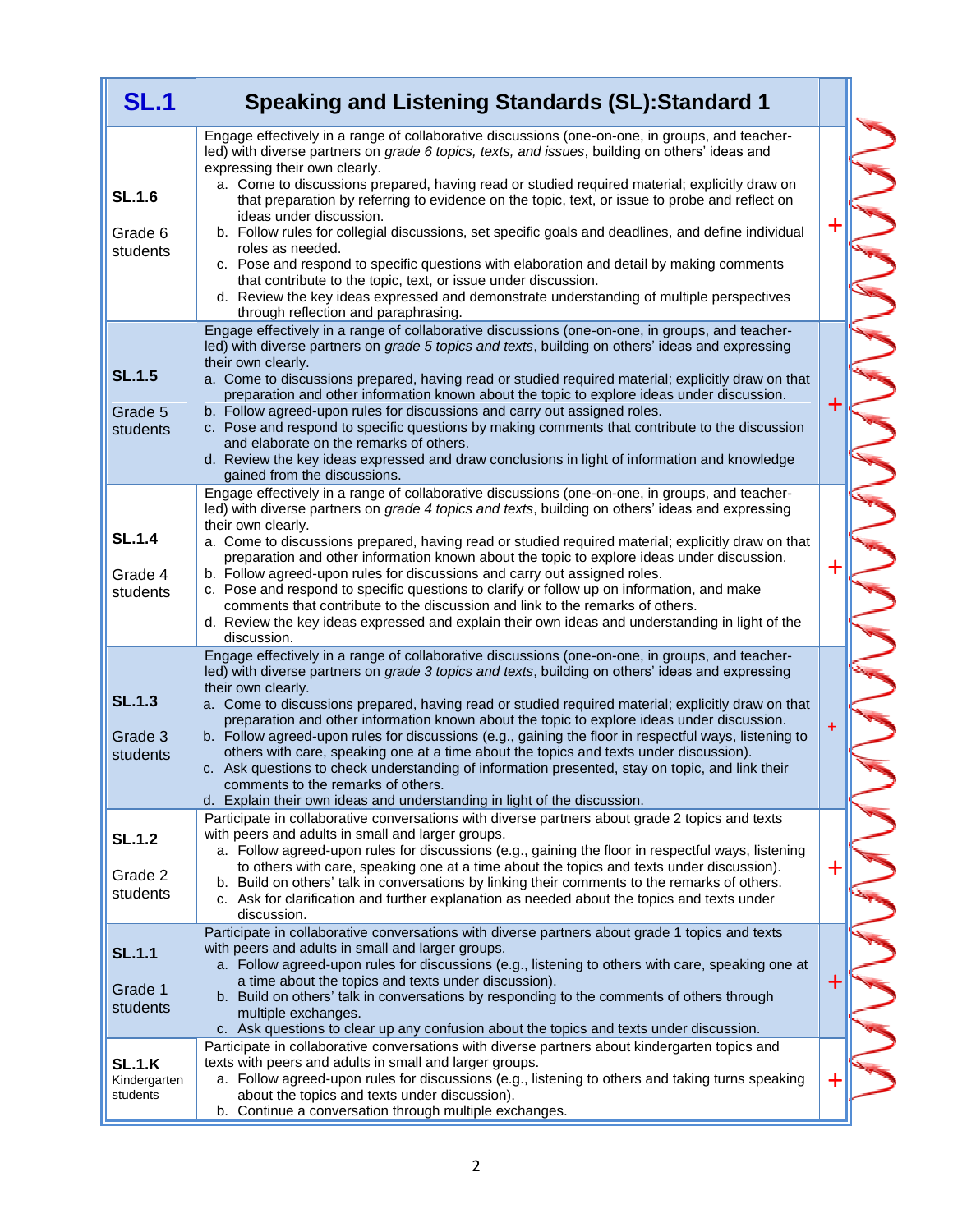| <b>SL.2</b>                                  | <b>Speaking and Listening Standards (SL):</b><br><b>Standard 2</b><br><b>Anchor Standard:</b> Integrate and evaluate information presented<br>in diverse media and formats, including visually, quantitatively, and<br>orally.                                                                 |             |
|----------------------------------------------|------------------------------------------------------------------------------------------------------------------------------------------------------------------------------------------------------------------------------------------------------------------------------------------------|-------------|
| SL.2.11-12<br><b>Grade 11-12</b><br>students | Integrate multiple sources of information presented in diverse formats and<br>media (e.g., visually, quantitatively, orally) in order to make informed<br>decisions and solve problems, evaluating the credibility and accuracy of<br>each source and noting any discrepancies among the data. | $\mathbf +$ |
| <b>SL.2.9-10</b><br>Grade 9-10<br>students   | Integrate multiple sources of information presented in diverse media or<br>formats (e.g., visually, quantitatively, orally) evaluating the credibility and<br>accuracy of each source.                                                                                                         | $\ddot{}$   |
| <b>SL.2.8</b><br>Grade 8<br><b>Students</b>  | Analyze the purpose of information presented in diverse media and<br>formats (e.g., visually, quantitatively, orally) and evaluate the motives (e.g.,<br>social, commercial, political) behind its presentation.                                                                               | $\mathbf +$ |
| <b>SL.2.7</b><br>Grade 7<br>students         | Analyze the main ideas and supporting details presented in diverse media<br>and formats (e.g., visually, quantitatively, orally) and explain how the ideas<br>clarify a topic, text, or issue under study.                                                                                     | $\mathbf +$ |
| <b>SL.2.6</b><br>Grade 6<br>students         | Interpret information presented in diverse media and formats (e.g.,<br>visually, quantitatively, orally) and explain how it contributes to a topic,<br>text, or issue under study.                                                                                                             | $\ddag$     |
| <b>SL.2.5</b><br>Grade 5<br><b>Students</b>  | Summarize a written text read aloud or information presented in diverse<br>media and formats, including visually, quantitatively, and orally.                                                                                                                                                  | $\ddag$     |
| <b>SL.2.4</b><br>Grade 4<br>students         | Paraphrase portions of a text read aloud or information presented in<br>diverse media and formats, including visually, quantitatively, and orally.                                                                                                                                             |             |
| <b>SL.2.3</b><br>Grade 3<br>students         | Determine the main ideas and supporting details of a text read aloud or<br>information presented in diverse media and formats, including visually,<br>quantitatively, and orally.                                                                                                              | $\ddot{}$   |
| <b>SL.2.2</b><br>Grade 2<br>students         | Recount or describe key ideas or details from a text read aloud or<br>information presented orally or through other media.<br>a. Give and follow three- and four-step oral directions.                                                                                                         | $\mathbf +$ |
| <b>SL.2.1</b><br>Grade 1<br>students         | Ask and answer questions about key details in a text read aloud or<br>information presented orally or through other media.<br>a. Give, restate, and follow simple two-step directions.                                                                                                         | $\ddot{}$   |
| <b>SL.2.K</b><br>Kindergarten<br>students    | Confirm understanding of a text read aloud or information presented orally<br>or through other media by asking and answering questions about key<br>details and requesting clarification if something is not understood.<br>a. Understand and follow one- and two-step oral directions.        | $\mathbf +$ |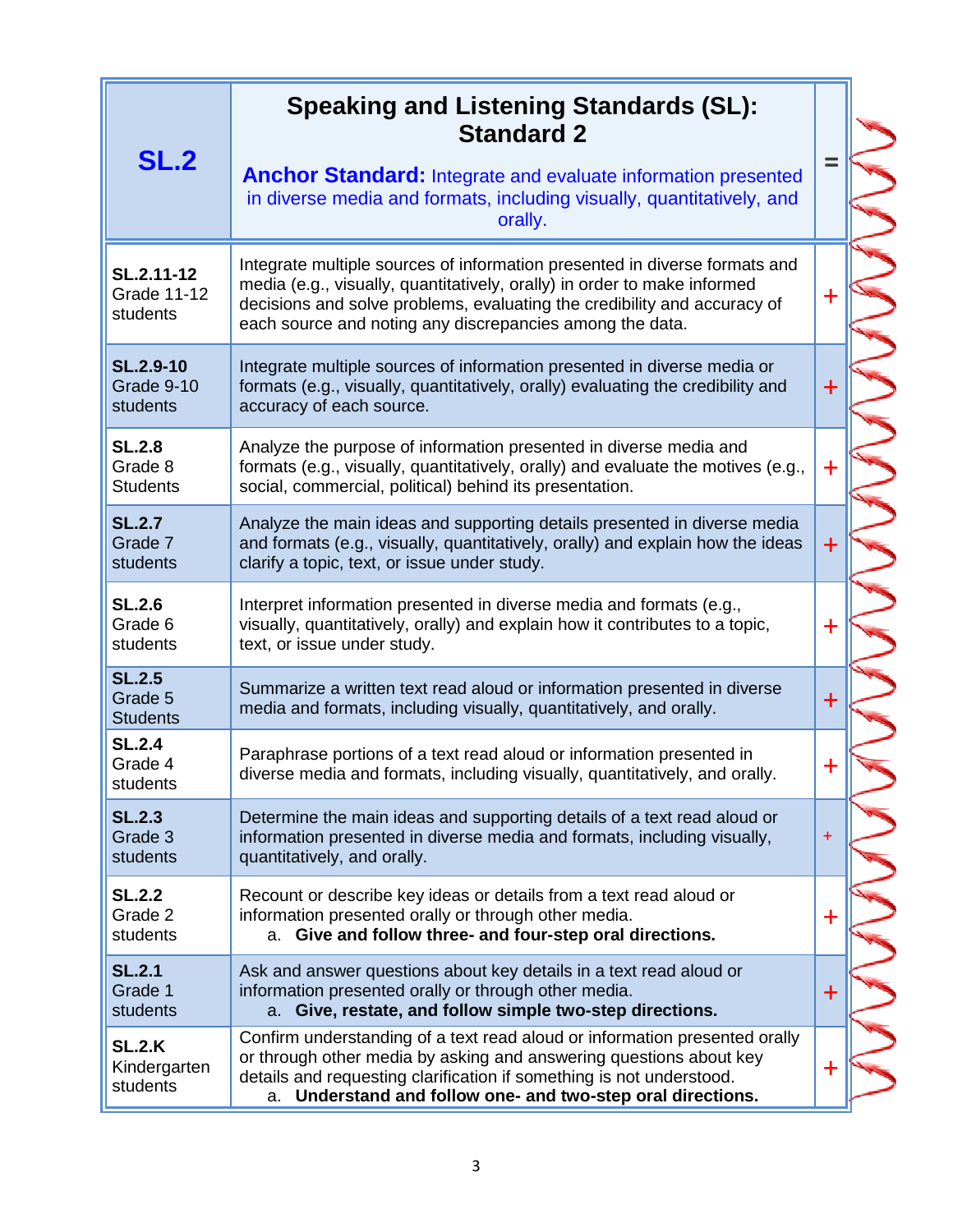| <b>SL.3</b>                                  | <b>Speaking and Listening Standards (SL):</b><br><b>Standard 3</b>                                                                                                                                        |             |
|----------------------------------------------|-----------------------------------------------------------------------------------------------------------------------------------------------------------------------------------------------------------|-------------|
|                                              | <b>Anchor Standard:</b> Evaluate a speaker's point of view,<br>reasoning, and use of evidence and rhetoric.                                                                                               |             |
| SL.3.11-12<br><b>Grade 11-12</b><br>students | Evaluate a speaker's point of view, reasoning, and use of evidence and<br>rhetoric, assessing the stance, premises, links among ideas, word choice,<br>points of emphasis, and tone used.                 | $\mathbf +$ |
| <b>SL.3.9-10</b><br>Grade 9-10<br>students   | Evaluate a speaker's point of view, reasoning, and use of evidence and<br>rhetoric, identifying any fallacious reasoning or exaggerated or distorted<br>evidence.                                         | $\ddot{}$   |
| <b>SL.3.8</b><br>Grade 8<br>students         | Delineate a speaker's argument and specific claims, evaluating the<br>soundness of the reasoning and relevance and sufficiency of the evidence<br>and identifying when irrelevant evidence is introduced. | $\ddag$     |
| <b>SL.3.7</b><br>Grade 7<br><b>Students</b>  | Delineate a speaker's argument and specific claims, and attitude toward<br>the subject, evaluating the soundness of the reasoning and the relevance<br>and sufficiency of the evidence.                   | $+$         |
| <b>SL.3.6</b><br>Grade 6<br>students         | Delineate a speaker's argument and specific claims, distinguishing claims<br>that are supported by reasons and evidence from claims that are not.                                                         | $\ddot{}$   |
| <b>SL.3.5</b><br>Grade 5<br>students         | Summarize the points a speaker or media source makes and explain how<br>each claim is supported by reasons and evidence, and identify and<br>analyze any logical fallacies.                               | $\ddot{}$   |
| <b>SL.3.4</b><br>Grade 4<br>students         | Identify the reasons and evidence a speaker or media source provides to<br>support particular points.                                                                                                     | +           |
| <b>SL.3.3</b><br>Grade 3<br>students         | Ask and answer questions about information from a speaker, offering<br>appropriate elaboration and detail.                                                                                                | $\ddot{}$   |
| <b>SL.3.2</b><br>Grade 2<br>students         | Ask and answer questions about what a speaker says in order to clarify<br>comprehension, gather additional information, or deepen understanding of<br>a topic or issue.                                   | $\mathbf +$ |
| <b>SL.3.1</b><br>Grade 1<br><b>Students</b>  | Ask and answer questions about what a speaker says in order to gather<br>additional information or clarify something that is not understood.                                                              | $\mathbf +$ |
| <b>SL.3.K</b><br>Kindergarten<br>students    | Ask and answer questions in order to seek help, get information, or clarify<br>something that is not understood.                                                                                          | $\mathbf +$ |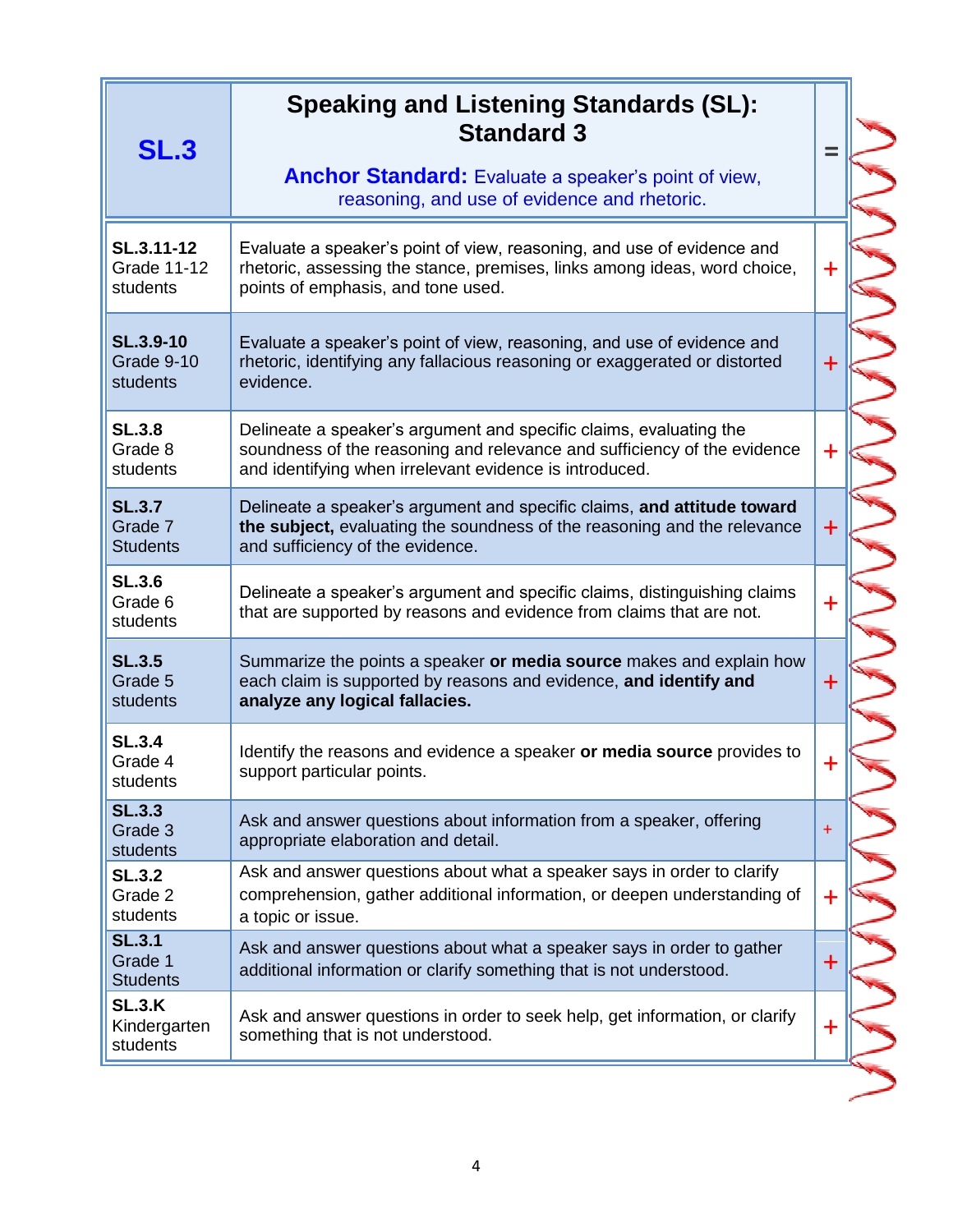|                                              | <b>Speaking and Listening Standards (SL):</b><br><b>Standard 4</b>                                                                                                                                                                                                                                                                                                                                                                                                                                                                                                                                                                                                                                                                                                                                                                                                                                                                                                                                                                                                                                                                                                                                                                                                                                                                                                                                                                                                      |             |
|----------------------------------------------|-------------------------------------------------------------------------------------------------------------------------------------------------------------------------------------------------------------------------------------------------------------------------------------------------------------------------------------------------------------------------------------------------------------------------------------------------------------------------------------------------------------------------------------------------------------------------------------------------------------------------------------------------------------------------------------------------------------------------------------------------------------------------------------------------------------------------------------------------------------------------------------------------------------------------------------------------------------------------------------------------------------------------------------------------------------------------------------------------------------------------------------------------------------------------------------------------------------------------------------------------------------------------------------------------------------------------------------------------------------------------------------------------------------------------------------------------------------------------|-------------|
| <b>SL.4</b>                                  | <b>Anchor Standard:</b> Present information, findings, and supporting<br>evidence such that listeners can follow the line of reasoning and the<br>organization, development, and style are appropriate to task,<br>purpose, and audience.                                                                                                                                                                                                                                                                                                                                                                                                                                                                                                                                                                                                                                                                                                                                                                                                                                                                                                                                                                                                                                                                                                                                                                                                                               | Ξ           |
| SL.4.11-12<br><b>Grade 11-12</b><br>students | Present information, findings, and supporting evidence (e.g., reflective, historical<br>investigation, response to literature presentations), conveying a clear and distinct<br>perspective and a logical argument, such that listeners can follow the line of<br>reasoning, alternative or opposing perspectives are addressed, and the organization,<br>development, substance, and style are appropriate to purpose, audience, and a range<br>of formal and informal tasks. Use appropriate eye contact, adequate volume, and<br>clear pronunciation.<br>Plan and deliver a reflective narrative that: explores the significance of a<br>а.<br>personal experience, event, or concern; uses sensory language to convey<br>a vivid picture; includes appropriate narrative techniques (e.g., dialogue,<br>pacing, description); and draws comparisons between the specific<br>incident and broader themes. (11 <sup>th</sup> or 12 <sup>th</sup> grade.)<br>b. Plan and present an argument that: supports a precise claim; provides a<br>logical sequence for claims, counterclaims, and evidence; uses rhetorical<br>devices to support assertions (e.g., analogy, appeal to logic through<br>reasoning, appeal to emotion or ethical belief); uses varied syntax to link<br>major sections of the presentation to create cohesion and clarity; and<br>provides a concluding statement that supports the argument presented.<br>$(11th$ or 12 <sup>th</sup> grade.) | $\ddot{}$   |
| <b>SL.4.9-10</b><br>Grade 9-10<br>students   | Present information, findings, and supporting evidence clearly, concisely, and logically<br>(using appropriate eye contact, adequate volume, and clear pronunciation) such<br>that listeners can follow the line of reasoning and the organization, development,<br>substance, and style are appropriate to purpose (e.g., argument, narrative,<br>informative, response to literature presentations), audience, and task.<br>Plan and deliver an informative/explanatory presentation that: presents<br>a.<br>evidence in support of a thesis, conveys information from primary and<br>secondary sources coherently, uses domain specific vocabulary, and<br>provides a conclusion that summarizes the main points. (9 <sup>th</sup> or 10 <sup>th</sup> grade.)<br>Plan, memorize and present a recitation (e.g., poem, selection from a<br>b.<br>speech or dramatic soliloquy) that: conveys the meaning of the selection<br>and includes appropriate performance techniques (e.g., tone, rate, voice<br>modulation) to achieve the desired aesthetic effect. (9 <sup>th</sup> or 10 <sup>th</sup> grade.)                                                                                                                                                                                                                                                                                                                                                           | $\ddot{}$   |
| <b>SL.4.8</b><br>Grade 8<br>students         | Present claims and findings (e.g., argument, narrative, response to literature<br>presentations), emphasizing salient points in a focused, coherent manner with<br>relevant evidence, sound valid reasoning, and well-chosen details; use appropriate<br>eye contact, adequate volume, and clear pronunciation.<br>Plan and present a narrative that: establishes a context and point of view,<br>а.<br>presents a logical sequence, uses narrative techniques (e.g., dialogue,<br>pacing, description, sensory language), uses a variety of transitions, and<br>provides a conclusion that reflects the experience.                                                                                                                                                                                                                                                                                                                                                                                                                                                                                                                                                                                                                                                                                                                                                                                                                                                    | $\mathbf +$ |
| <b>SL.4.7</b><br>Grade 7<br>students         | Present claims and findings (e.g., argument, narrative, summary presentations),<br>emphasizing salient points in a focused, coherent manner with pertinent descriptions,<br>facts, details, and examples; use appropriate eye contact, adequate volume, and clear<br>pronunciation.<br>Plan and present an argument that: supports a claim, acknowledges<br>a.<br>counterarguments, organizes evidence logically, uses words and phrases<br>to create cohesion, and provides a concluding statement that supports the<br>argument presented.                                                                                                                                                                                                                                                                                                                                                                                                                                                                                                                                                                                                                                                                                                                                                                                                                                                                                                                            | $\pm$       |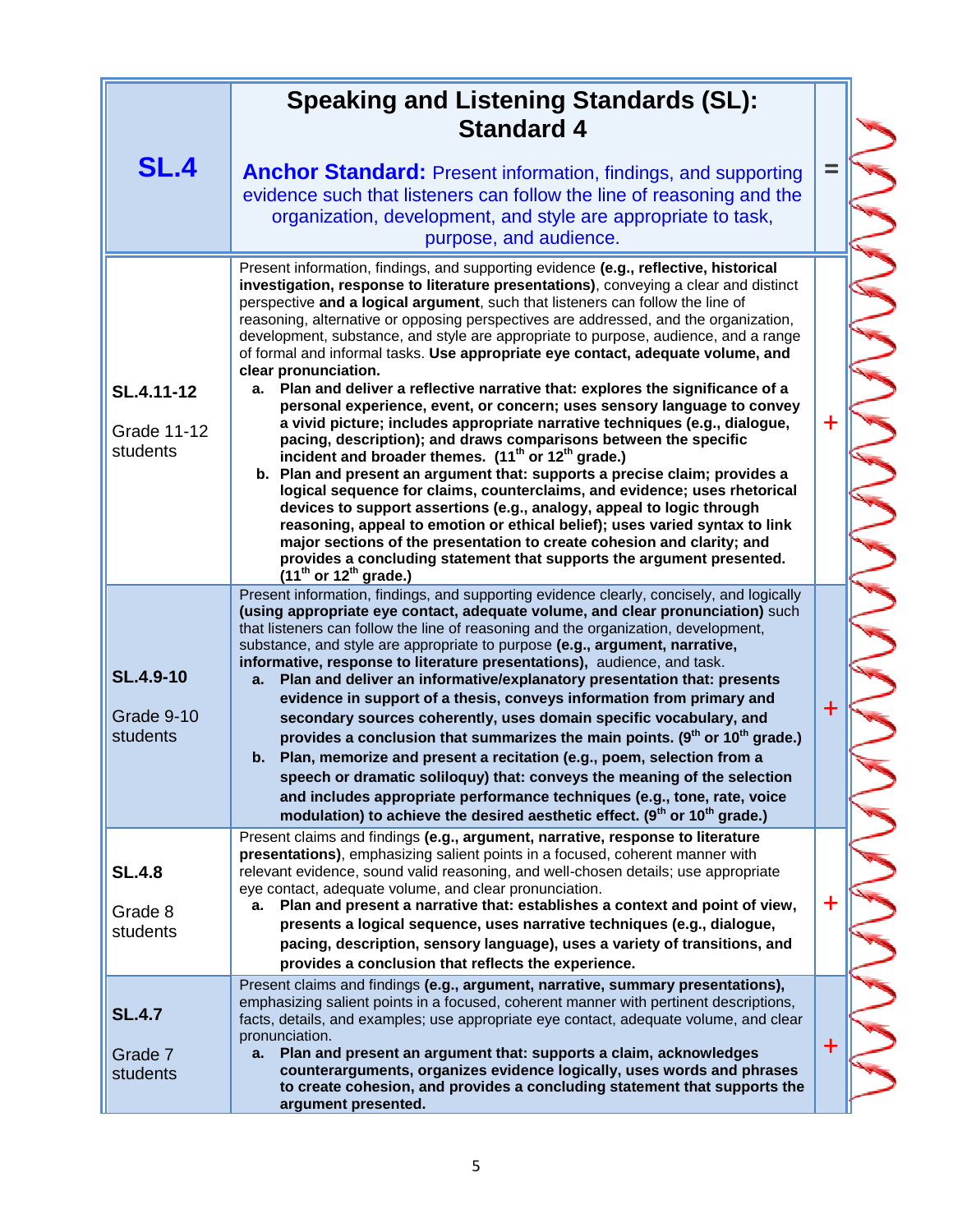| <b>SL.4</b>                               | <b>Speaking and Listening Standards (SL):</b><br><b>Standard 4</b>                                                                                                                                                                                                                                                                                                                                                                                                                                                                                                                                                                                                                                            |             |
|-------------------------------------------|---------------------------------------------------------------------------------------------------------------------------------------------------------------------------------------------------------------------------------------------------------------------------------------------------------------------------------------------------------------------------------------------------------------------------------------------------------------------------------------------------------------------------------------------------------------------------------------------------------------------------------------------------------------------------------------------------------------|-------------|
| <b>SL.4.6</b><br>Grade 6<br>students      | Present claims and findings (e.g., argument, narrative, informative, response to<br>literature presentations), sequencing ideas logically and using pertinent descriptions,<br>facts, and details and nonverbal elements to accentuate main ideas or themes; use<br>appropriate eye contact, adequate volume, and clear pronunciation.<br>a. Plan and deliver an informative/explanatory presentation that: develops a<br>topic with relevant facts, definitions, and concrete details; uses<br>appropriate transitions to clarify relationships; uses precise language and<br>domain specific vocabulary; and provides a strong conclusion.                                                                  | $\ddag$     |
| <b>SL.4.5</b><br>Grade 5<br>students      | Report on a topic or text or present an opinion, sequencing ideas logically and using<br>appropriate facts and relevant, descriptive details to support main ideas or themes;<br>speak clearly at an understandable pace.<br>Plan and deliver an opinion speech that: states an opinion, logically<br>а.<br>sequences evidence to support the speaker's position, uses transition<br>words to effectively link opinions and evidence (e.g., consequently and<br>therefore), and provides a concluding statement related to the speaker's<br>position.<br>Memorize and recite a poem or section of a speech or historical document<br>b.<br>using rate, expression, and gestures appropriate to the selection. | $\div$      |
| <b>SL.4.4</b><br>Grade 4<br>students      | Report on a topic or text, tell a story, or recount an experience in an organized<br>manner, using appropriate facts and relevant, descriptive details to support main ideas<br>or themes; speak clearly at an understandable pace.<br>a. Plan and deliver a narrative presentation that: relates ideas, observations,<br>or recollections; provides a clear context; and includes clear insight into<br>why the event or experience is memorable.                                                                                                                                                                                                                                                            | $\mathbf +$ |
| <b>SL.4.3</b><br>Grade 3<br>students      | Report on a topic or text, tell a story, or recount an experience with appropriate facts<br>and relevant, descriptive details, speaking clearly at an understandable pace.<br>a. Plan and deliver an informative/explanatory presentation on a topic that:<br>organizes ideas around major points of information, follows a logical<br>sequence, includes supporting details, uses clear and specific vocabulary,<br>and provides a strong conclusion.                                                                                                                                                                                                                                                        | $+$         |
| <b>SL.4.2</b><br>Grade 2<br>students      | Tell a story or recount an experience with appropriate facts and relevant, descriptive<br>details, speaking audibly in coherent sentences.<br>Plan and deliver a narrative presentation that: recounts a well-elaborated<br>а.<br>event, includes details, reflects a logical sequence, and provides a<br>conclusion.                                                                                                                                                                                                                                                                                                                                                                                         | ╉           |
| <b>SL.4.1</b><br>Grade 1<br>students      | Describe people, places, things, and events with relevant details, expressing ideas<br>and feelings clearly.<br>Memorize and recite poems, rhymes, and songs with expression.<br>a.                                                                                                                                                                                                                                                                                                                                                                                                                                                                                                                           | $\mathbf +$ |
| <b>SL.4.K</b><br>Kindergarten<br>students | Describe familiar people, places, things, and events and, with prompting and support,<br>provide additional detail.                                                                                                                                                                                                                                                                                                                                                                                                                                                                                                                                                                                           | $\ddagger$  |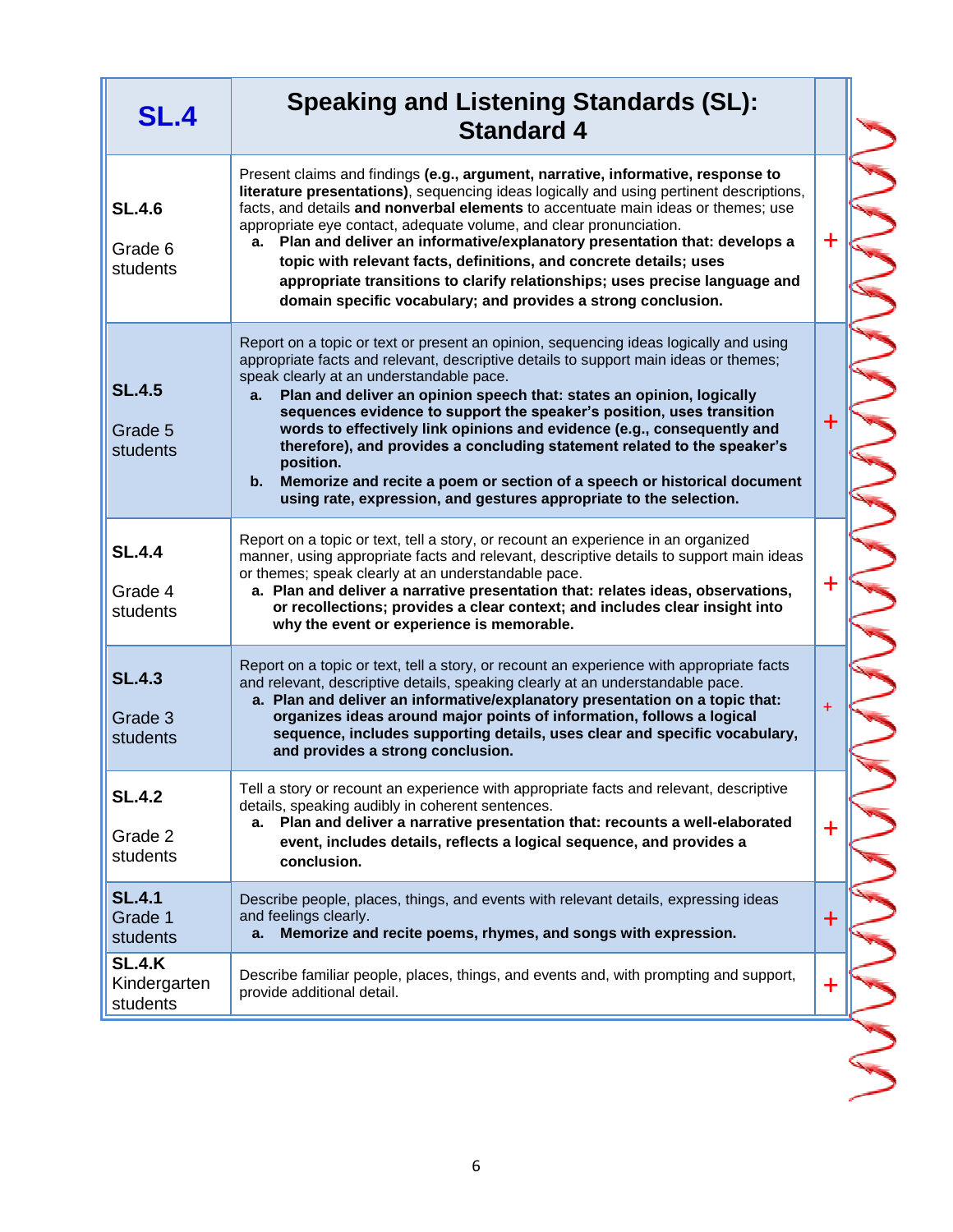| <b>SL.5</b>                                  | <b>Speaking and Listening Standards (SL):</b><br><b>Standard 5</b><br><b>Anchor Standard:</b> Make strategic use of digital media and<br>visual displays of data to express information and enhance<br>understanding of presentations. |             |  |
|----------------------------------------------|----------------------------------------------------------------------------------------------------------------------------------------------------------------------------------------------------------------------------------------|-------------|--|
| SL.5.11-12<br><b>Grade 11-12</b><br>students | Make strategic use of digital media (e.g., textual, graphical, audio, visual,<br>and interactive elements) in presentations to enhance understanding of<br>findings, reasoning, and evidence and to add interest.                      | $\mathbf +$ |  |
| <b>SL.5.9-10</b><br>Grade 9-10<br>students   | Make strategic use of digital media (e.g., textual, graphical, audio, visual,<br>and interactive elements) in presentations to enhance understanding of<br>findings, reasoning, and evidence and to add interest.                      | $\bm{+}$    |  |
| <b>SL.5.8</b><br>Grade 8<br>students         | Integrate multimedia and visual displays into presentations to clarify<br>information, strengthen claims and evidence, and add interest.                                                                                               | $\mathbf +$ |  |
| <b>SL.5.7</b><br>Grade 7<br>students         | Include multimedia components and visual displays in presentations to<br>clarify claims and findings and emphasize salient points.                                                                                                     | $+$         |  |
| <b>SL.5.6</b><br>Grade 6<br>students         | Include multimedia components (e.g., graphics, images, music, sound)<br>and visual displays in presentations to clarify information.                                                                                                   | $\ddag$     |  |
| <b>SL.5.5</b><br>Grade 5<br>students         | Include multimedia components (e.g., graphics, sound) and visual displays<br>in presentations when appropriate to enhance the development of main<br>ideas or themes.                                                                  | $\ddot{}$   |  |
| <b>SL.5.4</b><br>Grade 4<br>students         | Add audio recordings and visual displays to presentations when<br>appropriate to enhance the development of main ideas or themes.                                                                                                      | $\mathbf +$ |  |
| <b>SL.5.3</b><br>Grade 3<br>students         | Create engaging audio recordings of stories or poems that demonstrate<br>fluid reading at an understandable pace; add visual displays when<br>appropriate to emphasize or enhance certain facts or details.                            | $\ddot{}$   |  |
| <b>SL.5.2</b><br>Grade 2<br>students         | Create audio recordings of stories or poems; add drawings or other visual<br>displays to stories or recounts of experiences when appropriate to clarify<br>ideas, thoughts, and feelings.                                              | $\mathbf +$ |  |
| <b>SL.5.1</b><br>Grade 1<br>students         | Add drawings or other visual displays to descriptions when appropriate to<br>clarify ideas, thoughts, and feelings.                                                                                                                    | $\ddot{}$   |  |
| <b>SL.5.K</b><br>Kindergarten<br>students    | Add drawings or other visual displays to descriptions as desired to provide<br>additional detail.                                                                                                                                      | $\ddagger$  |  |